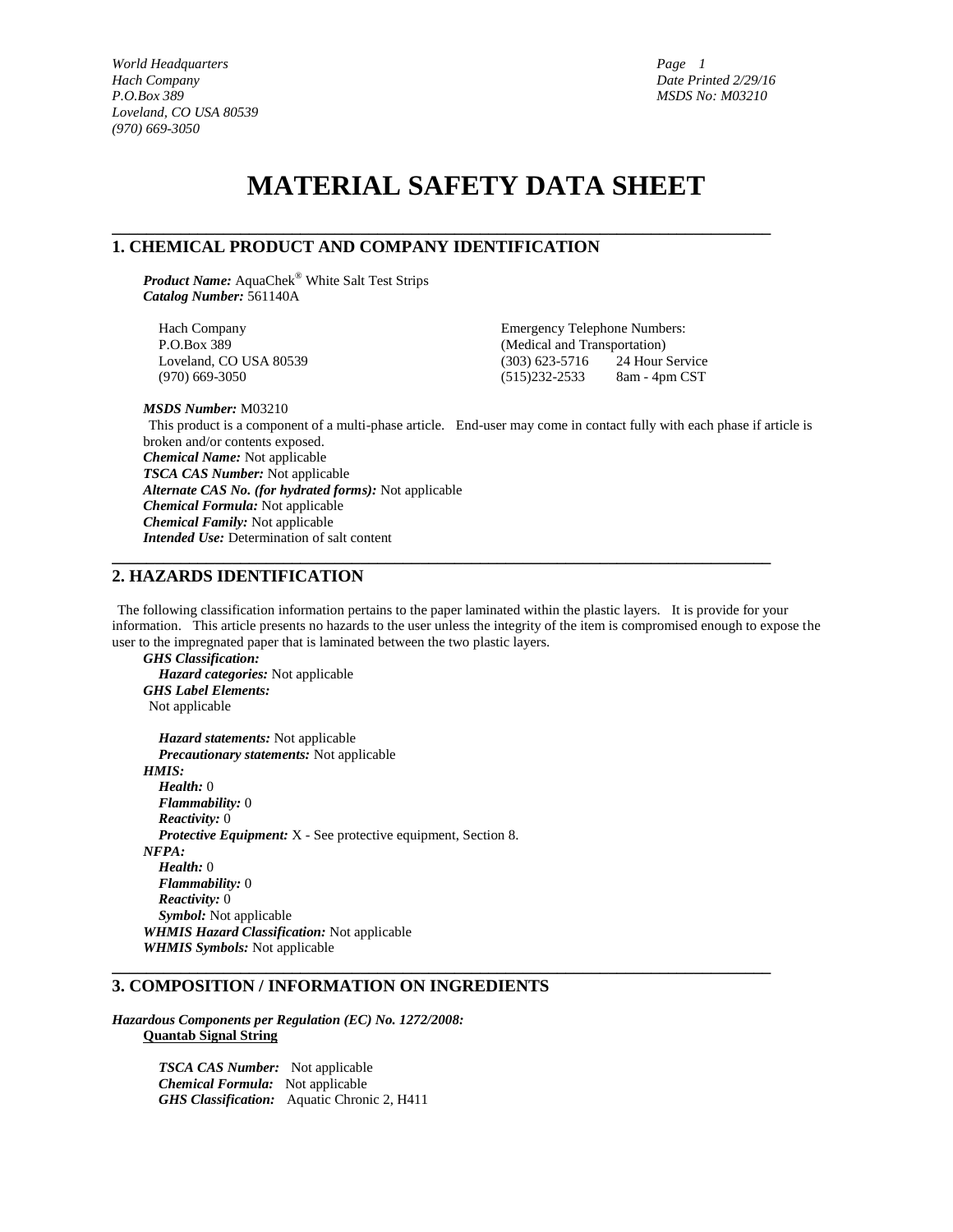*2*

*World Headquarters Hach Company Date Printed 2/29/16 P.O.Box 389 MSDS No: M03210 Loveland, CO USA 80539 (970) 669-3050*

*Percent Range:* 100.0 *Percent Range Units:* weight / weight *PEL:* 15 mg/m<sup>3</sup> as total dust; 5 mg/m<sup>3</sup> as respirable dust *TLV*: 10 mg/m<sup>3</sup> as inhalable dust;  $3$  mg/m<sup>3</sup> as respirable dust

*WHMIS Symbols:* Not applicable **High Range Quantab Paper**

*TSCA CAS Number:* Not applicable *Chemical Formula:* Not applicable *GHS Classification:* Acute Tox.5-Oral, H303; Skin Irr. 2, H315; Eye irr. 2A, H319; Resp.Sen 1, H334; Skin Sen 1, H317; Germ Muta 1B, H340; Carc 1B, H350; Repr 1B, H360; STOT single 2, H371; Aquatic chronic 2, H411 *Percent Range:* 100.0 *Percent Range Units:* weight / weight *PEL:* Not established *TLV:* Not established

### *WHMIS Symbols:* Acute Poison **Silver Chromate (component of QuanTab Paper)**

*TSCA CAS Number:* 7784-01-2 *Chemical Formula:* Ag2CrO4 *GHS Classification:* Ox. Solid. 2, H272; Acute Tox. 3-Orl, H301;Skin Sens. 1 H317; resp. Sens 1 H334;Carc. 1A H350;STOT Single 1 H370;Aquatic Chronic 1 H410 *Percent Range:* 1.0 - 5.0 *Percent Range Units:* weight / weight *PEL:* 0.01 mg/m3 as Ag; 0.1 mg/m3 ceiling as CrO3 *TLV:* 0.01 mg/m3

*WHMIS Symbols:* Other Toxic Effects **Potassium Dichromate (component of QuanTab paper)**

*TSCA CAS Number:* 7778-50-9 *Chemical Formula:*  $K_2Cr_2O_7$ *GHS Classification:* Ox. Sol. 2, H272; Acute Tox. 2-Orl, H300; Acute Tox. 4-Derm, H312; Skin Corr. 1B, H314; Skin Sens. 1, H317; Acute Tox. 2-Inh, H330; Resp. Sens. 1, H334; Muta. 1B, H340; Carc. 1B, H350; Repr. 1B, H360; STOT Rep. 1, H372; Aquatic Chronic 1, H410 *Percent Range:* 0.1 - 1.0 *Percent Range Units:* weight / weight *PEL:* 0.005 mg Cr(VI)/m<sup>3</sup> *TLV:* 0.025 mg Cr(VI)/m<sup>3</sup>

**\_\_\_\_\_\_\_\_\_\_\_\_\_\_\_\_\_\_\_\_\_\_\_\_\_\_\_\_\_\_\_\_\_\_\_\_\_\_\_\_\_\_\_\_\_\_\_\_\_\_\_\_\_\_\_\_\_\_\_\_\_\_\_\_\_\_\_\_\_\_\_\_\_\_\_\_\_**

*WHMIS Symbols:* Other Toxic Effects **Bromophenol Blue, Sodium Salt (component of Signal String)**

*TSCA CAS Number:* 34725-61-6 *Chemical Formula:* C19H9Br4NaO5S *GHS Classification:* Aq.Chron. 1, H410 *Percent Range:* 0.1 - 1.0 *Percent Range Units:* weight / weight *PEL:* 15 mg/m3 as inhalable dust; 5 mg/m3 as respirable dust *TLV:* 10 mg/m3 as inhalable dust; 3 mg/m3 as respirable dust

*WHMIS Symbols:* Not applicable

### **4. FIRST AID**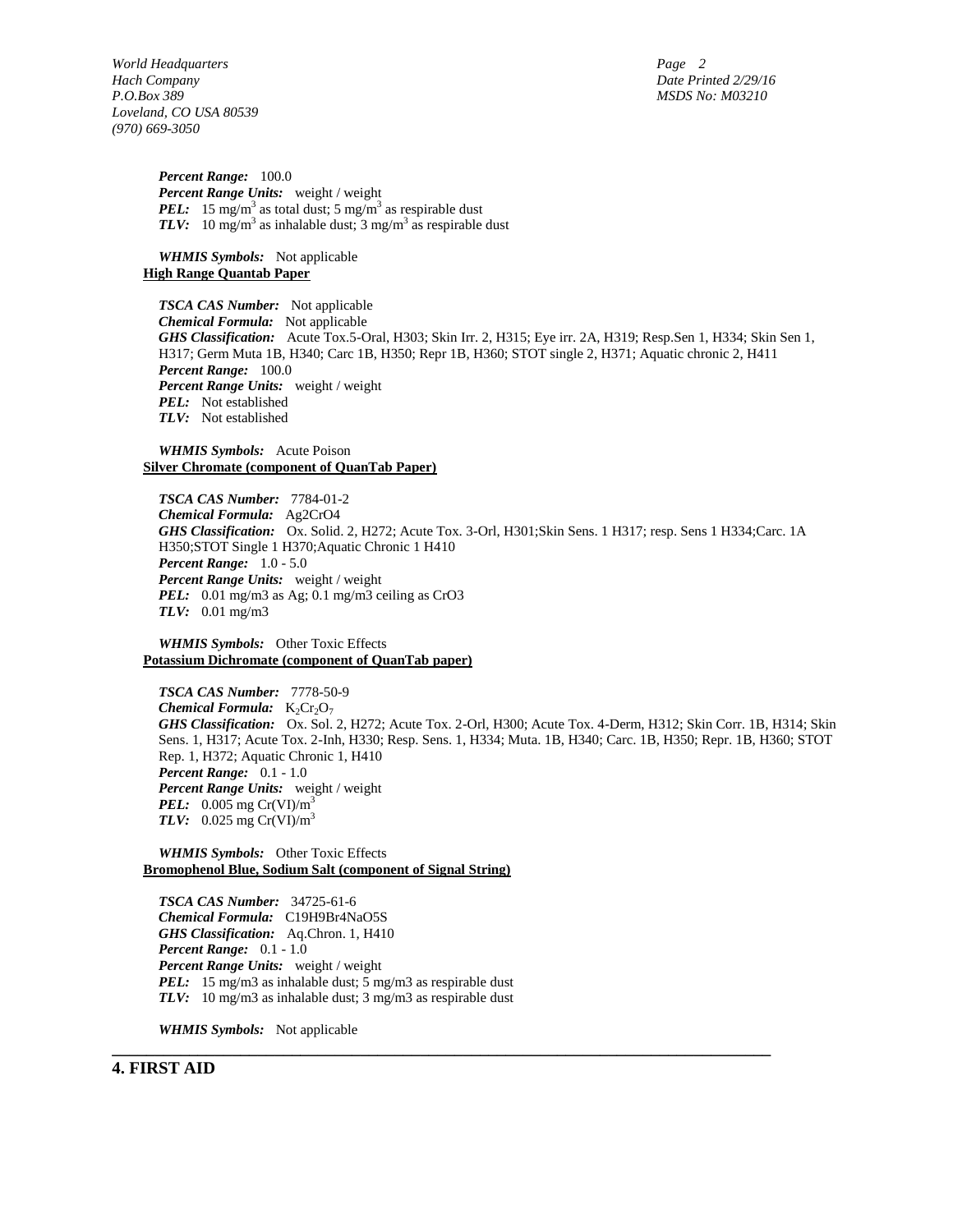*3*

*General Information:* In the event of exposure, show this Material Safety Data Sheet and label (where possible) to a doctor.

**\_\_\_\_\_\_\_\_\_\_\_\_\_\_\_\_\_\_\_\_\_\_\_\_\_\_\_\_\_\_\_\_\_\_\_\_\_\_\_\_\_\_\_\_\_\_\_\_\_\_\_\_\_\_\_\_\_\_\_\_\_\_\_\_\_\_\_\_\_\_\_\_\_\_\_\_\_**

**\_\_\_\_\_\_\_\_\_\_\_\_\_\_\_\_\_\_\_\_\_\_\_\_\_\_\_\_\_\_\_\_\_\_\_\_\_\_\_\_\_\_\_\_\_\_\_\_\_\_\_\_\_\_\_\_\_\_\_\_\_\_\_\_\_\_\_\_\_\_\_\_\_\_\_\_\_**

**\_\_\_\_\_\_\_\_\_\_\_\_\_\_\_\_\_\_\_\_\_\_\_\_\_\_\_\_\_\_\_\_\_\_\_\_\_\_\_\_\_\_\_\_\_\_\_\_\_\_\_\_\_\_\_\_\_\_\_\_\_\_\_\_\_\_\_\_\_\_\_\_\_\_\_\_\_**

**\_\_\_\_\_\_\_\_\_\_\_\_\_\_\_\_\_\_\_\_\_\_\_\_\_\_\_\_\_\_\_\_\_\_\_\_\_\_\_\_\_\_\_\_\_\_\_\_\_\_\_\_\_\_\_\_\_\_\_\_\_\_\_\_\_\_\_\_\_\_\_\_\_\_\_\_\_**

**\_\_\_\_\_\_\_\_\_\_\_\_\_\_\_\_\_\_\_\_\_\_\_\_\_\_\_\_\_\_\_\_\_\_\_\_\_\_\_\_\_\_\_\_\_\_\_\_\_\_\_\_\_\_\_\_\_\_\_\_\_\_\_\_\_\_\_\_\_\_\_\_\_\_\_\_\_**

*Advice to doctor:* Treat symptomatically. This product is a manufactured article as defined in 29 CFR 1910.1200. *Eye Contact:* No first aid should be necessary. *Skin Contact (First Aid):* No first aid should be necessary. *Inhalation:* None required. *Ingestion (First Aid):* No first aid should be necessary.

# **5. FIRE FIGHTING MEASURES**

*Flammable Properties:* Can burn in fire, releasing toxic vapors. *Fire Fighting Instruction:* As in any fire, wear self-contained breathing apparatus pressure-demand and full protective gear. *Extinguishing Media:* Use media appropriate to surrounding fire conditions *Extinguishing Media NOT To Be Used:* Not applicable *Fire / Explosion Hazards:* None reported *Hazardous Combustion Products:* May emit acrid smoke and fumes.

# **6. ACCIDENTAL RELEASE MEASURES**

### *Spill Response Notice:*

Only persons properly qualified to respond to an emergency involving hazardous substances may respond to a spill according to federal regulations (OSHA 29 CFR  $1910.120(a)(v)$ ) and per your company's emergency response plan and guidelines/procedures. Outside of the US, only persons properly qualified according to state or local regulations should respond to a spill involving chemicals. See Section 13, Special Instructions for disposal assistance. *Containment Technique:* Releases of this material may contaminate the environment. *Clean-up Technique:* Dispose of material in government approved hazardous waste facility. *Evacuation Procedure:* Evacuate as needed to perform spill clean-up. *DOT Emergency Response Guide Number:* Not applicable

# **7. HANDLING / STORAGE**

*Handling:* Do not disassemble, apply excessive pressure or deform. Maintain general industrial hygiene practices when using this product. *Storage:* Do not store in direct sunlight. Protect from: extreme temperatures *Flammability Class:* Not applicable

### **8. EXPOSURE CONTROLS / PROTECTIVE EQUIPMENT**

*Engineering Controls:* Maintain general industrial hygiene practices when using this product. *Personal Protective Equipment: Eye Protection:* Not applicable *Skin Protection:* Not applicable *Inhalation Protection:* adequate ventilation *Precautionary Measures:* Protect from: Wash thoroughly after handling. light *TLV:* NONE REPORTED *PEL:* NONE REPORTED *For Occupational Exposure Limits (OEL) for ingredients, see section 3 - Composition/Information on Ingredients.:* 

### **9. PHYSICAL / CHEMICAL PROPERTIES**

*Appearance:* Laminated strip of gold colored paper *Physical State:* Solid *Molecular Weight:* Not applicable *Odor:* None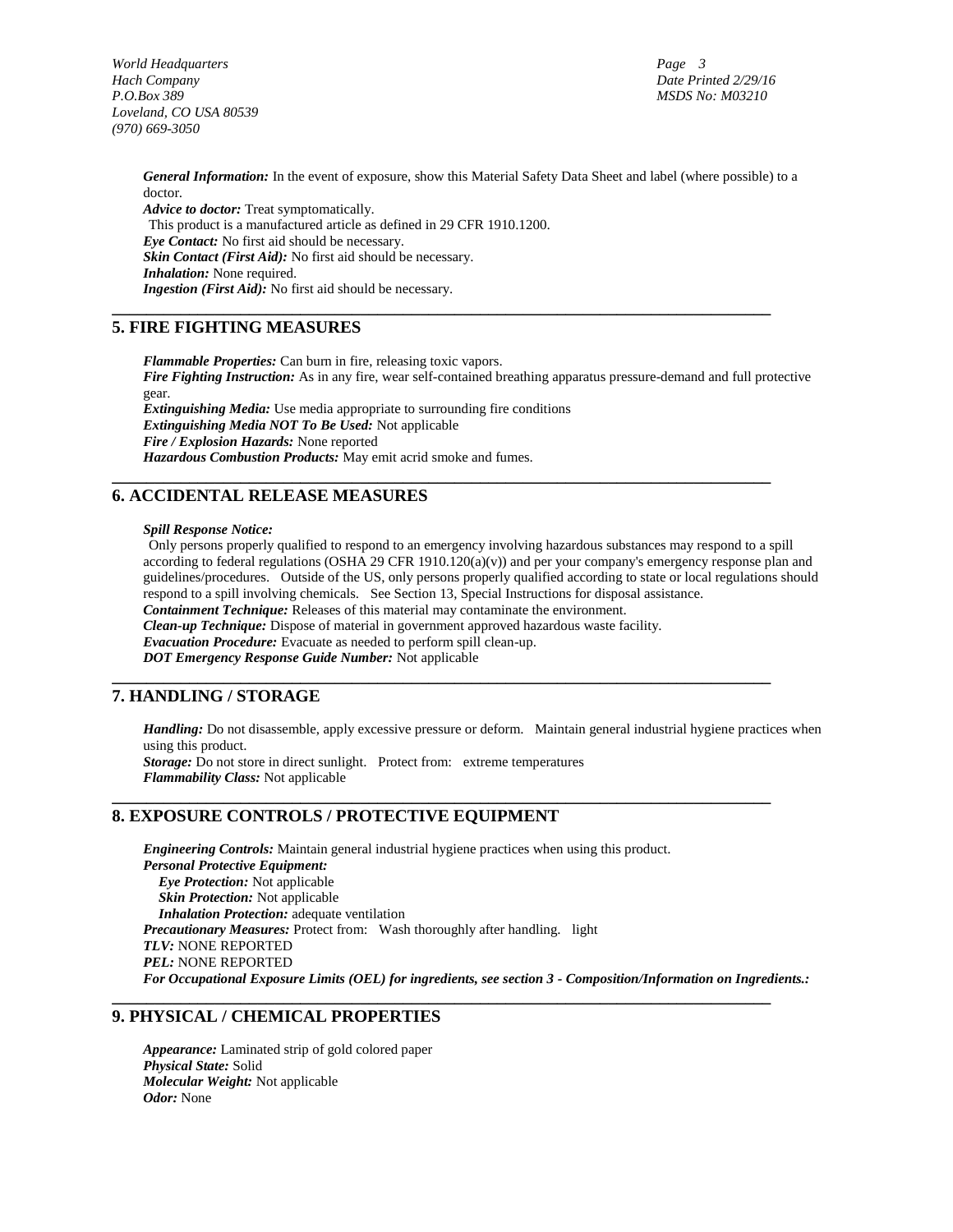*4*

*Odor Threshold:* Not applicable *pH:* Not applicable *Metal Corrosivity: Corrosivity Classification:* Not classified as corrosive to metals according to GHS criteria. *Steel:* Not applicable *Aluminum:* Not applicable *Specific Gravity/ Relative Density (water = 1; air =1):* Not available *Viscosity:* Not applicable *Solubility: Water:* Insoluble *Acid:* Not available *Other:* Not applicable *Partition Coefficient (n-octanol / water):* Not applicable *Coefficient of Water / Oil:* Not applicable *Melting Point:* Not applicable *Decomposition Temperature:* Not available *Boiling Point:* Not applicable *Vapor Pressure:* Not available *Vapor Density (air = 1):* Not available *Evaporation Rate (water = 1):* Not applicable *Volatile Organic Compounds Content:* Not applicable *Flammable Properties:* Can burn in fire, releasing toxic vapors. *Flash Point:* Not available *Method:* Not applicable *Flammability Limits: Lower Explosion Limits:* Not available *Upper Explosion Limits:* Not available *Autoignition Temperature:* Not available *Explosive Properties:*  Not classified according to GHS criteria. *Oxidizing Properties:*  Not classified according to GHS criteria. *Reactivity Properties:*  Not classified as self-reactive, pyrophoric, self-heating or emitting flammable gases in contact with water according to GHS criteria. *Gas under Pressure:*  Not applicable **\_\_\_\_\_\_\_\_\_\_\_\_\_\_\_\_\_\_\_\_\_\_\_\_\_\_\_\_\_\_\_\_\_\_\_\_\_\_\_\_\_\_\_\_\_\_\_\_\_\_\_\_\_\_\_\_\_\_\_\_\_\_\_\_\_\_\_\_\_\_\_\_\_\_\_\_\_**

# **10. STABILITY / REACTIVITY**

*Chemical Stability:* Stable when stored under proper conditions. *Mechanical Impact:* None reported *Static Discharge:* None reported. *Reactivity / Incompatibility:* None reported *Hazardous Decomposition:* Acrid or harmful gas during a fire *Conditions to Avoid:* Excess moisture Excessive heat Exposure to direct sunlight.

# **11. TOXICOLOGICAL INFORMATION**

*Toxicokinetics, Metabolism and Distribution:* Item is an article. No health effects are anitcipated in normal use. *Toxicologically Synergistic Products:* None reported

**\_\_\_\_\_\_\_\_\_\_\_\_\_\_\_\_\_\_\_\_\_\_\_\_\_\_\_\_\_\_\_\_\_\_\_\_\_\_\_\_\_\_\_\_\_\_\_\_\_\_\_\_\_\_\_\_\_\_\_\_\_\_\_\_\_\_\_\_\_\_\_\_\_\_\_\_\_**

*Acute Toxicity:* Based on classification principles, the classification criteria are not met.

*Specific Target Organ Toxicity - Single Exposure (STOT-SE):* Based on classification principles, the classification criteria are not met.

*Specific Target Organ Toxicity - Repeat Exposure (STOT-RE):* Based on classification principles, the classification criteria are not met.

*Skin Corrosion/Irritation:* Based on classification principles, the classification criteria are not met. *Eye Damage:* Based on classification principles, the classification criteria are not met.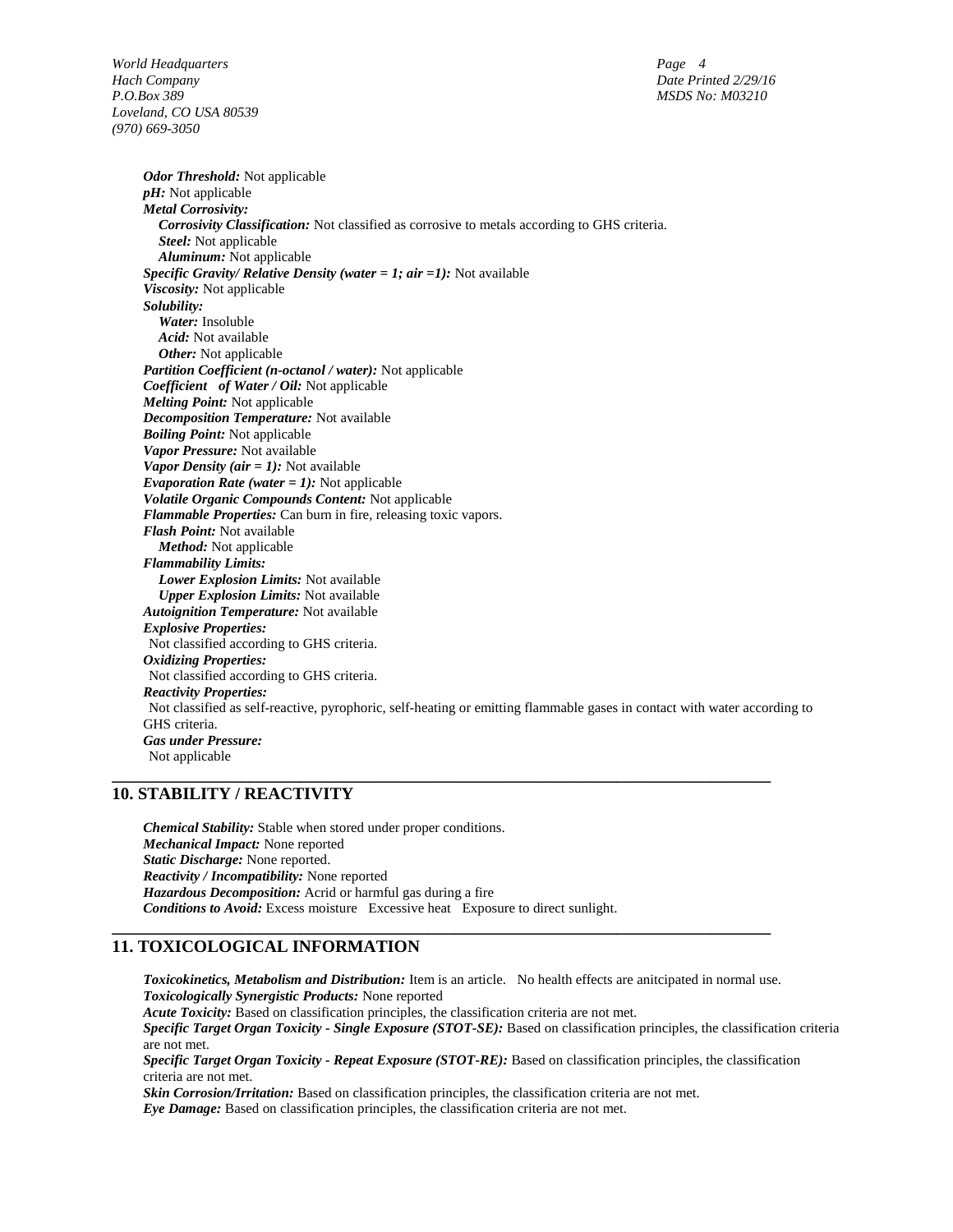*5*

*Sensitization:* Based on classification principles, the classification criteria are not met. *Carcinogenic, Mutagenic or Reproductive Toxin Effects:* Contains Listed Carcinogen An ingredient of this mixture is: IARC Group 1: Recognized Carcinogen Hexavalent Chromium Compounds An ingredient of this mixture is: NTP Listed Group 1: Recognized Carcinogen Hexavalent Chromium Compounds An ingredient of this product is an OSHA listed carcinogen. Hexavalent chromium  $(Cr^6)$  compounds *Symptoms/Effects: Ingestion (EC):* May be harmful if swallowed *Inhalation (EC):* No effects anticipated *Skin Absorption (EC):* No effects anticipated *Chronic Effects:* No effects anticipated *Medical Conditions Aggravated:* None reported

### **12. ECOLOGICAL INFORMATION**

*Product Ecological Information:* --

Do not place in landfill. Recycle appropriately. Do not release into the environment. *Ingredient Ecological Information:* Potassium Dichromate: 96 hr Lepomis macrochirus LC50 = 0.131 mg/L; 48 hr Daphnia magna EC50 = 0.035 mg/L; Zinc Acetate: Fish 96hr LD50 = 0.88 mg/l, Algea 72hr EC50 = 1.7 mg/l, Algea 96hr  $EC50 = 4.2$  mg/l

**\_\_\_\_\_\_\_\_\_\_\_\_\_\_\_\_\_\_\_\_\_\_\_\_\_\_\_\_\_\_\_\_\_\_\_\_\_\_\_\_\_\_\_\_\_\_\_\_\_\_\_\_\_\_\_\_\_\_\_\_\_\_\_\_\_\_\_\_\_\_\_\_\_\_\_\_\_**

**\_\_\_\_\_\_\_\_\_\_\_\_\_\_\_\_\_\_\_\_\_\_\_\_\_\_\_\_\_\_\_\_\_\_\_\_\_\_\_\_\_\_\_\_\_\_\_\_\_\_\_\_\_\_\_\_\_\_\_\_\_\_\_\_\_\_\_\_\_\_\_\_\_\_\_\_\_**

**\_\_\_\_\_\_\_\_\_\_\_\_\_\_\_\_\_\_\_\_\_\_\_\_\_\_\_\_\_\_\_\_\_\_\_\_\_\_\_\_\_\_\_\_\_\_\_\_\_\_\_\_\_\_\_\_\_\_\_\_\_\_\_\_\_\_\_\_\_\_\_\_\_\_\_\_\_**

# **13. DISPOSAL CONSIDERATIONS**

#### *EPA Waste ID Number:* Not applicable

*Special Instructions (Disposal):* Dispose of material in an E.P.A. approved hazardous waste facility. *Empty Containers:* Rinse three times with an appropriate solvent. Dispose of empty container as normal trash. *NOTICE (Disposal):* These disposal guidelines are based on federal regulations and may be superseded by more stringent state or local requirements. Please consult your local environmental regulators for more information. In Europe: Chemical and analysis solutions must be disposed of in compliance with the respective national regulations. Product packaging must be disposed of in compliance with the country-specific regulations or must be passed to a packaging return system.

# **14. TRANSPORT INFORMATION**

*I.M.O. Hazard Class:* Not applicable

*D.O.T.:* 

*D.O.T. Proper Shipping Name:* Not Currently Regulated *DOT Hazard Class:* Not applicable *DOT Subsidiary Risk:* Not applicable *DOT ID Number:* Not applicable *DOT Packing Group:* Not applicable *T.D.G.: T.D.G. Proper Shipping Name:* Not Currently Regulated *T.D.G. Hazard Class:* Not applicable *T.D.G. Subsidiary Risk:* Not applicable *PIN:* Not applicable *Group:* Not applicable *I.C.A.O.: I.C.A.O. Proper Shipping Name:* Not Currently Regulated *ICAO Hazard Class:* Not applicable *ICAO Subsidiary Risk:* Not applicable *ICAO ID Number:* Not applicable *ICAO Packing Group:* Not applicable *I.M.O.: I.M.O. Proper Shipping Name:* Not Currently Regulated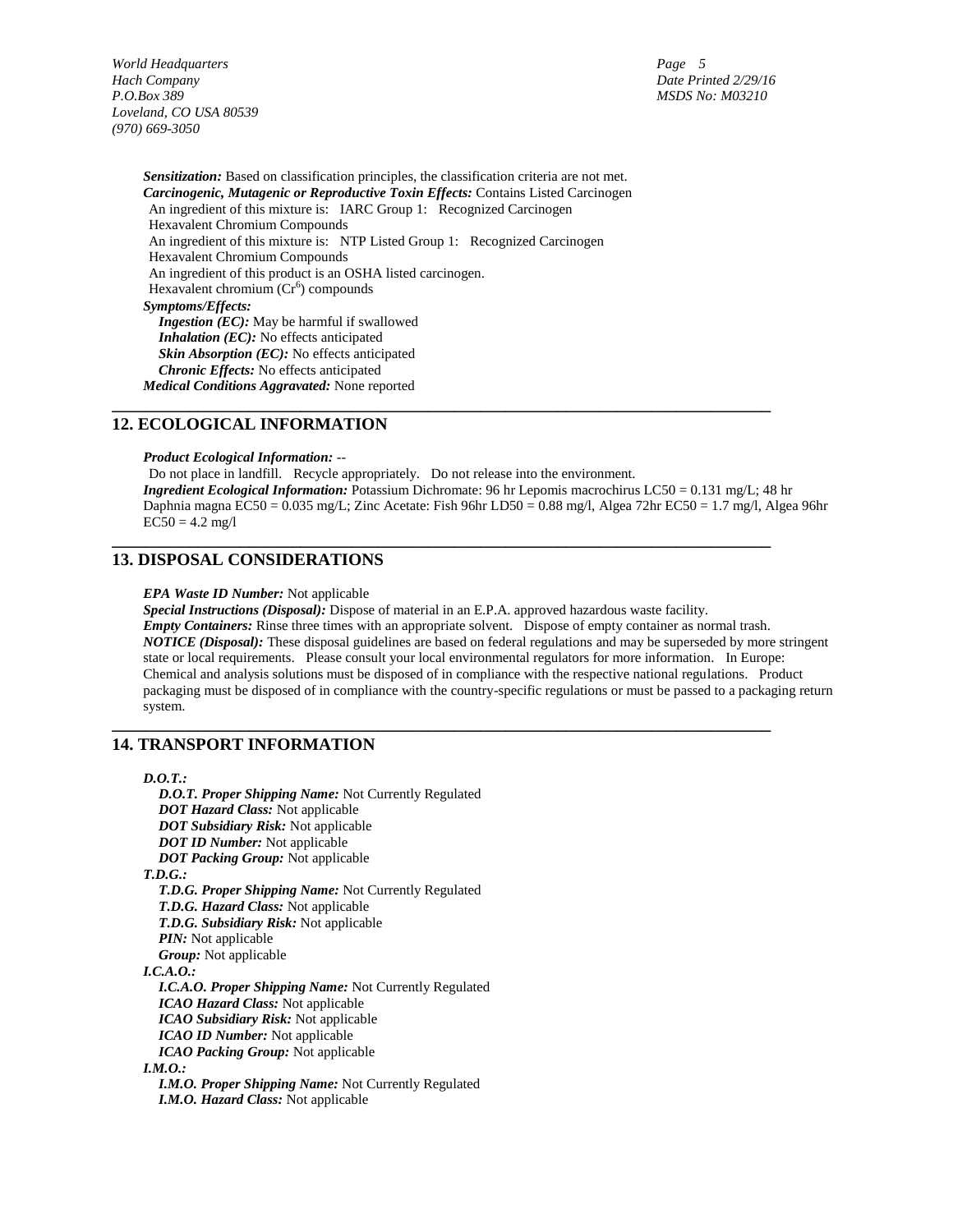*6*

*I.M.O. Subsidiary Risk:* Not applicable *I.M.O. ID Number:* Not applicable *I.M.O. Packing Group:* Not applicable *Marine Pollutant:* Not applicable

*Additional Information:* ALSO NOTE: If the National Competent Authority declares this product an environmental hazard by Special Provision 909 (IMDG) and Special Provision A97 (IATA) the classification may be UN3077 or UN3082. Exemption from classification due to volume or weight of shipped package may result in this item being shipped as not regulated. If the item IS part of a set or kit, the classification would change to the following: UN3316 Chemical Kit, Class 9, PG II or III. If the item is not regulated, the Chemical Kit classification does not apply. Limited quantity radioactive material that is exempt from radioactive labeling requirements under 49CFR section 173.421. May be declared as UN3077 or UN3082 environmental hazard by some Competent Authorities.

# **15. REGULATORY INFORMATION**

### *U.S. Federal Regulations:*

*O.S.H.A.:* This product is a componant of an "Article" as defined in the Hazard Communication Standard (29 CFR. 1910.1200)

**\_\_\_\_\_\_\_\_\_\_\_\_\_\_\_\_\_\_\_\_\_\_\_\_\_\_\_\_\_\_\_\_\_\_\_\_\_\_\_\_\_\_\_\_\_\_\_\_\_\_\_\_\_\_\_\_\_\_\_\_\_\_\_\_\_\_\_\_\_\_\_\_\_\_\_\_\_**

*E.P.A.:* 

*S.A.R.A. Title III Section 311/312 Categorization (40 CFR 370):* Not applicable

*S.A.R.A. Title III Section 313 (40 CFR 372):* This product contains a chemical(s) subject to the reporting requirements of Section 313 of Title III of SARA.

Potassium bichromate, Silver nitrate, Zinc acetate

*302 (EHS) TPQ (40 CFR 355):* Not applicable

*304 CERCLA RQ (40 CFR 302.4):* Zinc Acetate 1000 lbs. Potassium bichromate: 10 lbs. Silver nitrate: 1 lb. *304 EHS RQ (40 CFR 355):* Not applicable

*Clean Water Act (40 CFR 116.4):* Silver Nitrate - RQ = 1 lb. (0.454 kg) Potassium bichromate - RQ = 10 lbs. (4.54 kgs.) Zinc acetate - RQ 1000 lbs.

*RCRA:* Not applicable

### *State Regulations:*

*California Prop. 65:* WARNING - This product contains a chemical known to the State of California to cause cancer. WARNING - This product contains a chemical known to the State of California to cause birth defects or other reproductive harm.

*Identification of Prop. 65 Ingredient(s):* Chromium (hexavalent compounds)

*California Perchlorate Rule CCR Title 22 Chap 33:* Not applicable

*Trade Secret Registry:* Not applicable

*National Inventories:* 

*U.S. Inventory Status:* All ingredients in this product are listed on the TSCA 8(b) Inventory (40 CFR 710). *TSCA CAS Number:* Not applicable

*Canadian Inventory Status:* All ingredients of this product are DSL Listed.

*EEC Inventory Status:* All ingredients used to make this product are listed on EINECS / ELINCS.

**\_\_\_\_\_\_\_\_\_\_\_\_\_\_\_\_\_\_\_\_\_\_\_\_\_\_\_\_\_\_\_\_\_\_\_\_\_\_\_\_\_\_\_\_\_\_\_\_\_\_\_\_\_\_\_\_\_\_\_\_\_\_\_\_\_\_\_\_\_\_\_\_\_\_\_\_\_**

*Australian Inventory Status:* All ingredients of this product are AICS Listed.

*New Zealand (ERMA) Inventory Status:* LISTED: All components of this product are either listed, exempt or excluded.

*Korean (TCCL) Inventory Status:* LISTED: All components of this product are either listed, listed as the anhydrous compound or exempt.

*Japan (CHRIP) Inventory Status:* LISTED: All components of this product are either listed, exempt or excluded. *China (PRC) Inventory Status:* LISTED: All components of this product are either listed or exempt.

# **16. OTHER INFORMATION**

*References:* 29 CFR 1900 - 1910 (Code of Federal Regulations - Labor). IARC Monographs on the Evaluation of the Carcinogenic Risks to Humans. World Health Organization (Volumes 1-42) Supplement 7. France: 1987. List of Dangerous Substances Classified in Annex I of the EEC Directive (67/548) - Classification, Packaging and Labeling of Dangerous Substances, Amended July 1992. NIOSH Registry of Toxic Effects of Chemical Substances, 1985-86. Cincinnati: U.S. Department of Health and Human Services, April, 1987. Sixth Annual Report on Carcinogens, 1991. U.S. Department of Health and Human Services. Rockville, MD: Technical Resources, Inc. 1991. Technical Judgment. TLV's Threshold Limit Values and Biological Exposure Indices for 1992-1993. American Conference of Governmental Industrial Hygienists, 1992. Vendor Information.